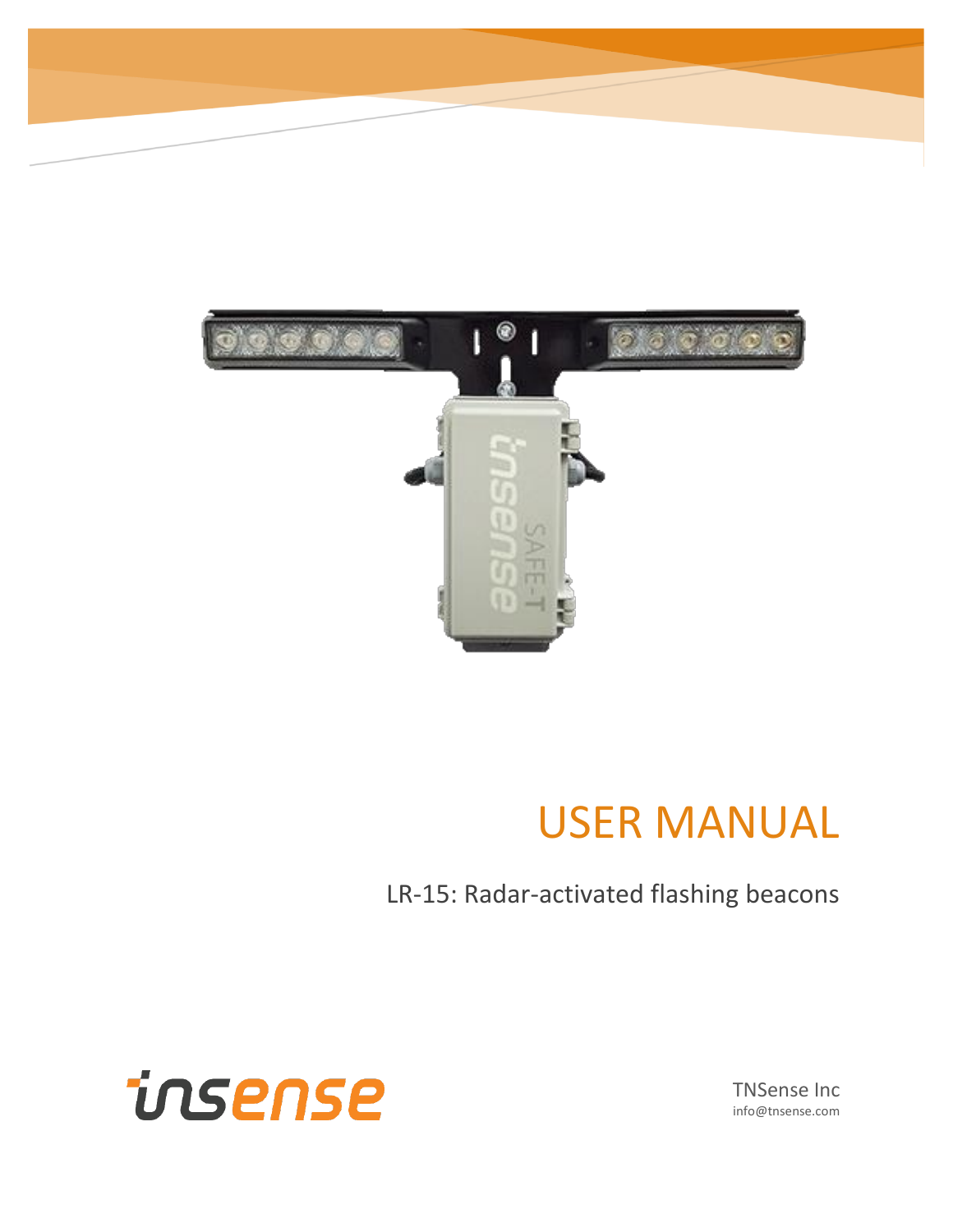### 1 TABLE OF CONTENTS

| $\overline{2}$ |       |  |
|----------------|-------|--|
|                | 2.1   |  |
|                | 2.2   |  |
|                | 2.3   |  |
|                | 2.4   |  |
|                | 2.5   |  |
|                | 2.6   |  |
| $\overline{3}$ |       |  |
|                | 3.1   |  |
|                | 3.2   |  |
|                | 3.3   |  |
| $\overline{4}$ |       |  |
|                | 4.1   |  |
|                | 4.2   |  |
|                | 4.3   |  |
|                | 4.3.1 |  |
|                | 4.3.2 |  |
|                | 4.3.3 |  |
|                | 4.3.4 |  |
|                | 4.3.5 |  |
|                | 4.3.6 |  |
| 5              |       |  |
|                | 5.1   |  |
|                | 5.2   |  |
|                | 5.3   |  |
|                | 5.4   |  |
| 6              |       |  |

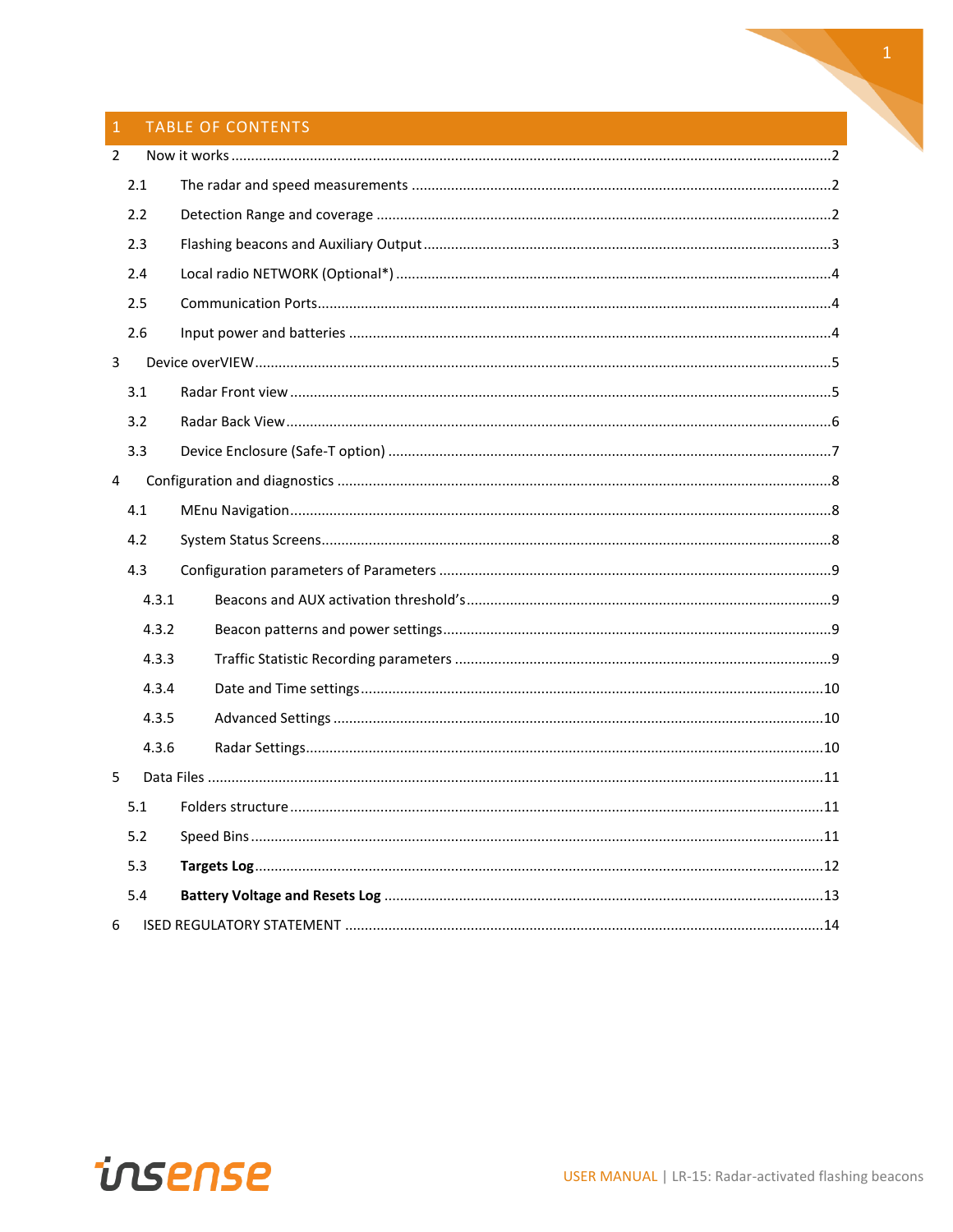#### <span id="page-2-0"></span>2 NOW IT WORKS

#### <span id="page-2-1"></span>2.1 THE RADAR AND SPEED MEASUREMENTS

LR-15 is a smart Doppler radar that constantly measures the speed of **approaching** "targets" (vehicles), separates up to 10 simultaneous targets with different speeds and individually tracks them. The radar measures the speed of each visible "target" approximately 10 times per second. The information about target includes the collection of all speed measurements during the period of time when a target is visible and the amount of reflected radar energy called RSSI (Reflected Signal Strength Indicator). The RSSI depends on the distance to the target and its shape and can be used to approximately estimate the size of the vehicle.

LR-15 can save traffic data on removable SD-Card in easy-to-process CSV files compatible with Microsoft Excel. These data files include:

- o Individual real-time records with seconds resolution.
- o The Average, Minimal and Maximal speed of each vehicle.
- o Vehicles size / Radar cross section (maximal RSSI value).
- o Speed variation (acceleration/deceleration).
- o Speed Bins summary (configurable periods and bin's width).
- o Power supply voltage (configurable periods).

Typical speed measurements accuracy is +/- 0.8 km/h (0.5 mph). The accuracy of identification of individual "target" may vary depending on traffic patterns and specifics of location. Under normal conditions, the identification error does not exceed +/- 8% of daily volume. For example, for 3,000 vehicles daily volume street, the radar can count from 2,760 to 3,240 targets. The error can be bigger or smaller for a shorter period of time.

#### <span id="page-2-2"></span>2.2 DETECTION RANGE AND COVERAGE

The detection range of the radar depends on the size and shape of the "target". A midsize sedan is typically detected at the 100-120 meters range (330-400 ft). The range can be adjusted with configuration parameters such as the "Low RSSI" filter.

The radar beam is 24° in horizontal 12° in the vertical plane. The width of the beam at the distance is calculated using the following formula:

#### **WIDTH = ANGLE \* DISTANCE /57.26**

The standard lane width in North America is 3.7m (12 ft). Therefore, the approximate coverage of the radar depending on the distance:

|   | <b>Distance</b> |     |   | <b>Beam Width</b> | Lanes |    |
|---|-----------------|-----|---|-------------------|-------|----|
| m |                 | ft  | m |                   | ft    |    |
|   | 25              | 82  |   | 10                | 32    | 3  |
|   | 50              | 164 |   | 20                | 65    |    |
|   | 75              | 246 |   | 31                | 101   | 10 |
|   | 100             | 328 |   | 41                | 134   | 13 |
|   | 125             | 410 |   | 51                | 167   | 15 |
|   | 150             | 492 |   | 62                | 203   | 15 |

**Table 1 Radar beam width vs distance.**

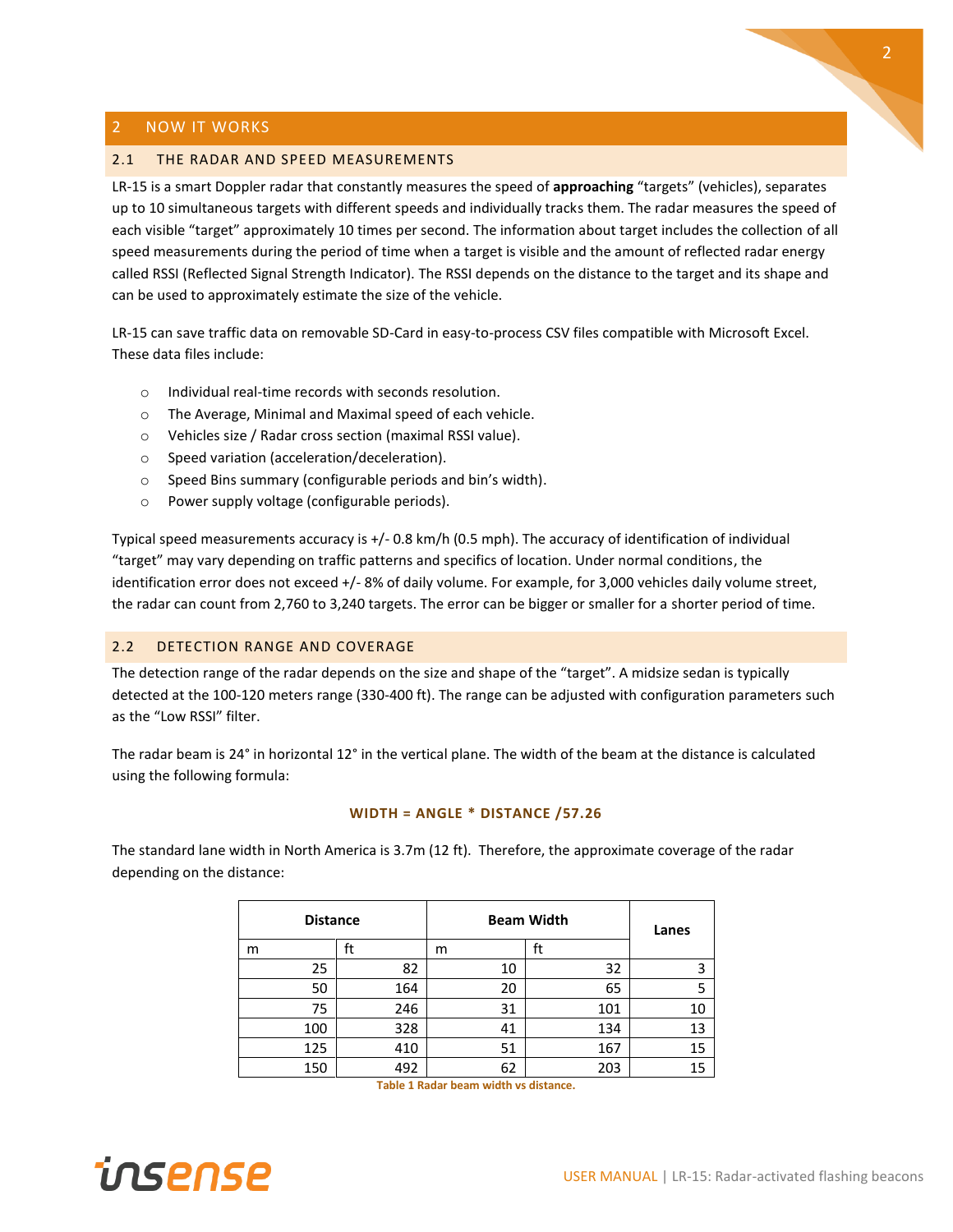#### <span id="page-3-0"></span>2.3 FLASHING BEACONS AND AUXILIARY OUTPUT

LR-15 can be configured to activate a pair of flashing beacons and/or one auxiliary output when a measured speed of the closest or fastest "target" is equal or above an individual output's activation threshold and turned off when the speed exceeds the maximum threshold.

| Time         |               |     | <b>Patterns</b> |                       |          |         |     |               |     |             |     |               |            |     |
|--------------|---------------|-----|-----------------|-----------------------|----------|---------|-----|---------------|-----|-------------|-----|---------------|------------|-----|
| (ms)         | <b>Beacon</b> |     |                 | Eco-Beacon<br>$3 + 3$ |          | $4 + 4$ |     | <b>Blocks</b> |     | <b>WWPS</b> |     | Pulse $2 + 5$ |            |     |
| 25           |               |     |                 |                       |          |         |     |               |     |             | 50  |               |            |     |
| 50           |               |     |                 |                       | 50<br>75 |         | 75  |               |     |             |     |               |            |     |
| 75           |               |     |                 |                       |          |         |     |               |     |             |     |               | <b>125</b> |     |
| 100          |               |     |                 |                       |          |         |     |               |     |             |     |               |            |     |
| 125          |               |     |                 |                       |          | 50      |     | 75            |     |             | 50  |               |            |     |
| 150          |               |     | 250             |                       |          |         |     |               |     |             |     |               |            |     |
| 175          |               |     |                 |                       |          |         |     |               |     |             |     |               |            |     |
| 200          | 400           |     |                 | 75                    |          | 50      |     | 75            |     |             |     |               |            |     |
| 225          |               |     |                 |                       |          |         |     |               |     | 50          |     |               |            |     |
| 250          |               |     |                 |                       |          |         |     |               |     |             |     |               |            |     |
| 275          |               |     |                 |                       |          |         |     |               |     |             |     |               | <b>125</b> |     |
| 300          |               |     |                 |                       |          |         |     |               |     |             |     | 50            |            |     |
| 325          |               |     |                 |                       |          |         | 50  |               |     |             |     |               |            |     |
| 350          |               |     |                 |                       | 75       |         |     |               |     | 75          |     |               |            |     |
| 375          |               |     |                 |                       |          |         |     |               |     |             |     |               |            |     |
| 400          |               |     |                 |                       |          |         |     |               |     |             | 50  |               |            |     |
| 425          |               |     |                 |                       |          |         |     | 50            |     | 75          |     |               |            | 25  |
| 450          |               |     |                 |                       |          | 75      |     |               |     |             |     |               |            |     |
| 475          |               |     |                 |                       |          |         |     |               |     |             |     |               |            | 25  |
| 500          |               |     |                 |                       |          |         |     |               |     | 75          | 50  |               |            |     |
| 525          |               |     |                 | 250                   |          |         |     | 50            |     |             |     |               |            | 25  |
| 550          |               |     |                 |                       |          |         |     |               |     |             |     |               |            |     |
| 575          |               |     |                 |                       |          |         |     |               |     |             |     |               |            | 25  |
| 600          |               | 400 |                 |                       |          | 75      |     |               |     |             |     |               |            |     |
| 625          |               |     |                 |                       |          |         |     | 50            |     |             |     |               |            |     |
| 650          |               |     |                 |                       |          |         |     |               |     |             |     |               |            |     |
| 675          |               |     |                 |                       |          |         |     |               |     |             |     |               |            |     |
| 700          |               |     |                 |                       |          |         |     |               |     |             |     |               |            | 200 |
| 725          |               |     |                 |                       |          |         |     | 50            |     |             |     |               |            |     |
| 750          |               |     |                 |                       |          | 75      |     |               |     |             |     |               |            |     |
| 775          |               |     |                 |                       |          |         |     |               |     |             |     |               |            |     |
| 800          |               |     |                 |                       |          |         |     |               |     |             |     |               |            |     |
| <b>Total</b> | 400           | 400 | 250             | 250                   | 225      | 225     | 200 | 200           | 300 | 300         | 200 | 200           | 250        | 300 |
| Grand        | 800           |     |                 |                       | 450      |         | 400 |               |     | 600         | 400 |               | 750        |     |
| <b>Total</b> |               |     | 500             |                       |          |         |     |               |     |             |     |               |            |     |

The pair of flashing beacons can be programmed to work in one of the following modes (flashing patters):

**Table 2 Beacons flashing patterns**

*Note: different flashing patterns have different beacons active time and therefore require different amounts of energy. For example, the simple Beacon pattern consumes twice more power (800 ms of activity) then 4 + 4 or WWPS patterns (400 ms of activity).*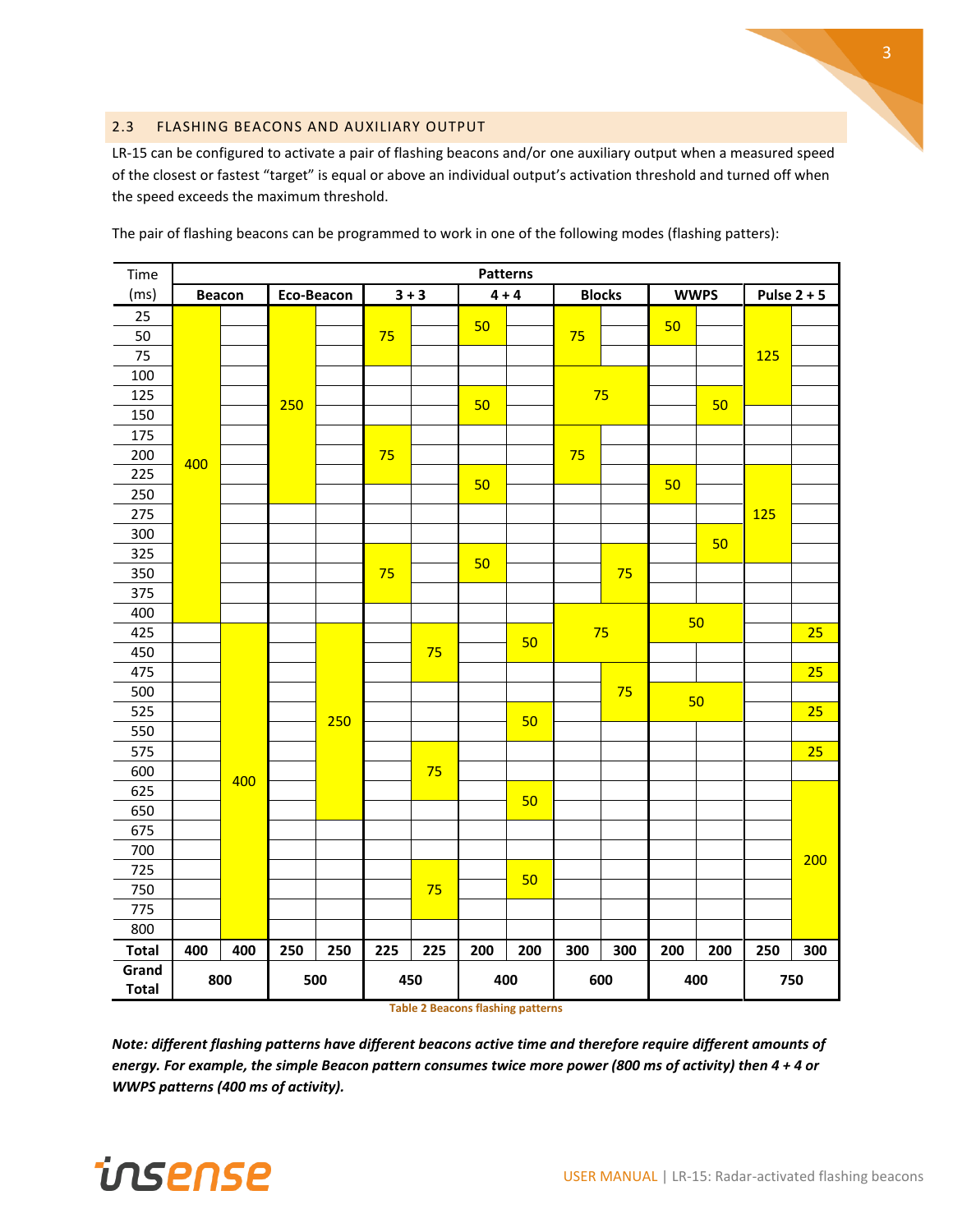The default brightness of the beacons can be adjusted. The brightness is controlled with Pulse Width Modulation (PWM).

The axillary output does not depend on flash patterns and brightness settings. It provides a steady DC voltage when active.

Both beacons and the auxiliary output can be powered directly from the battery (typically 7.4V DC) or trough the internal 12V DC stabilizer. In this case, the output voltage does not depend on the type of the battery and the charge level. This is a customer configurable parameter.

#### <span id="page-4-0"></span>2.4 LOCAL RADIO NETWORK (OPTIONAL\*)

LR-15 can transmit real-time speed and RSSI together with additional parameters over the embedded 2.4GHz radio interface. This data is typically used by speed displays and wireless beacons in the same local radio network.

The local radio network is identified by one of the 16 available radio channels and the network ID code. All devices with the same radio channel number and the network ID can "hear" each other and "talk" to each other. The maximum communication distance is about 400 meters (1,300 ft) but it can be significantly reduced by buildings, trees branches, traffic signs and other obstacles in an urban environment.

There are two types of messages which can be transmitted by LR-15:

- Raw data includes current speed and RSSI of the closest or fastest vehicle.
- Smart sign data includes the current speed of the closest or fastest vehicle together with smart display parameters.

*\*Note: Active radio transceiver and radio communication require additional power. It is recommended to turn off the transceiver when the LR-15 is installed as a stand-alone device.*

#### <span id="page-4-1"></span>2.5 COMMUNICATION PORTS

LR-15 has two types of communication ports which can be used to set the parameters of the device and download files from the internal Micro SD card (if inserted):

- The micro USB port (FTDI COM-over-USB device).
- Optional 20-pin DIP format module (Bluetooth, Wi-Fi or Cellular modem).

When connected to a computer LR-15 is identified as a serial port (COM port). The default port speed is 115,200 bps.

*Note: The Micro USB port cannot be used to recharge the internal battery however it can provide enough power to operate the unit even without an internal battery. In this case, the beacons may be disabled.*

#### <span id="page-4-2"></span>2.6 INPUT POWER AND BATTERIES

LR-15 is powered with a 2 x 4 cells 7.4 Volt lithium-ion batteries pack. The battery is automatically recharged by the connected solar panel or option AC 120V.240V power supply unit. The LR-15 has embedded the Maximum Power Point Tracking (MPPT) charging unit specially tuned for 7.4V lithium-ion batteries packs.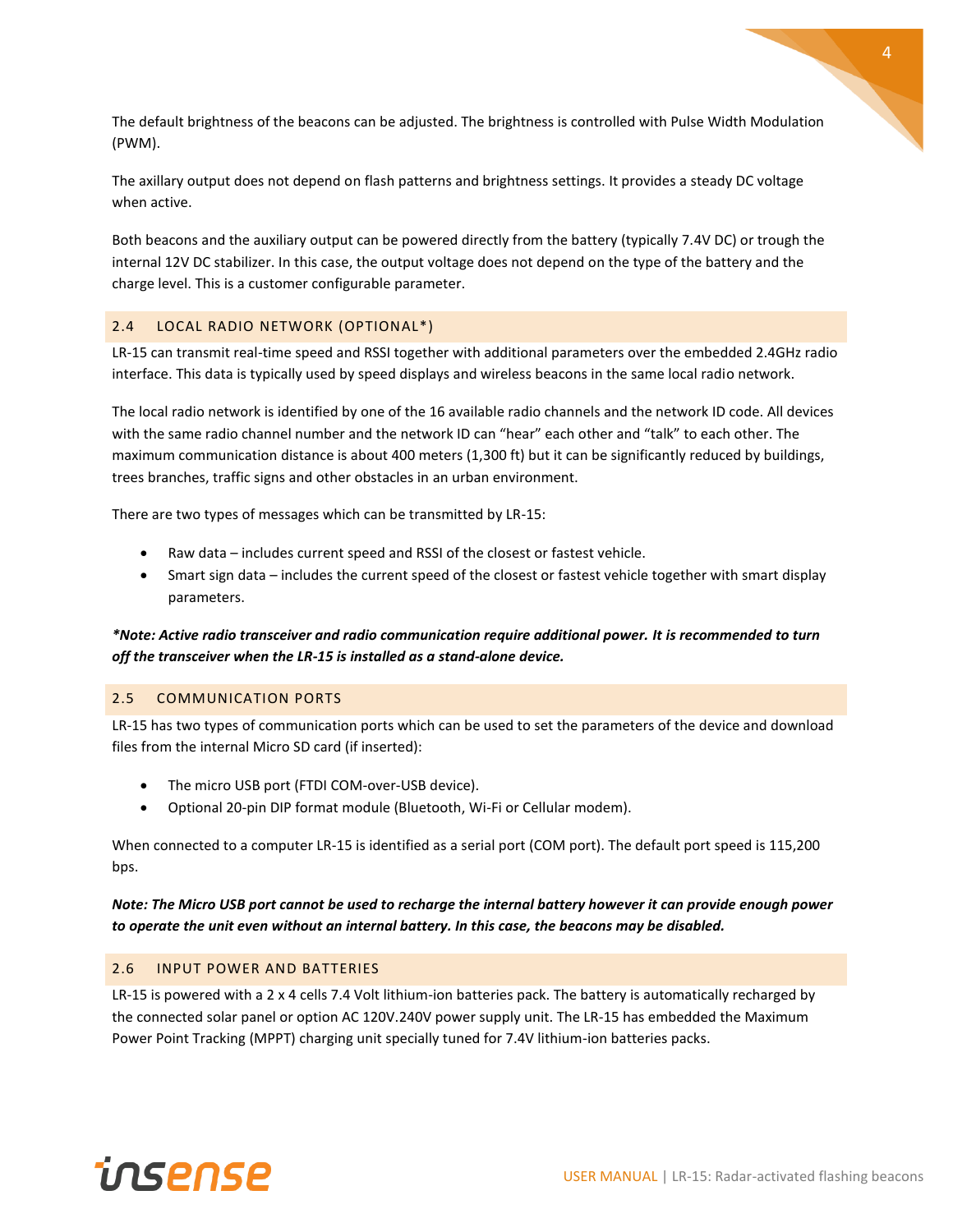#### <span id="page-5-0"></span>3 DEVICE OVERVIEW

#### <span id="page-5-1"></span>3.1 RADAR FRONT VIEW



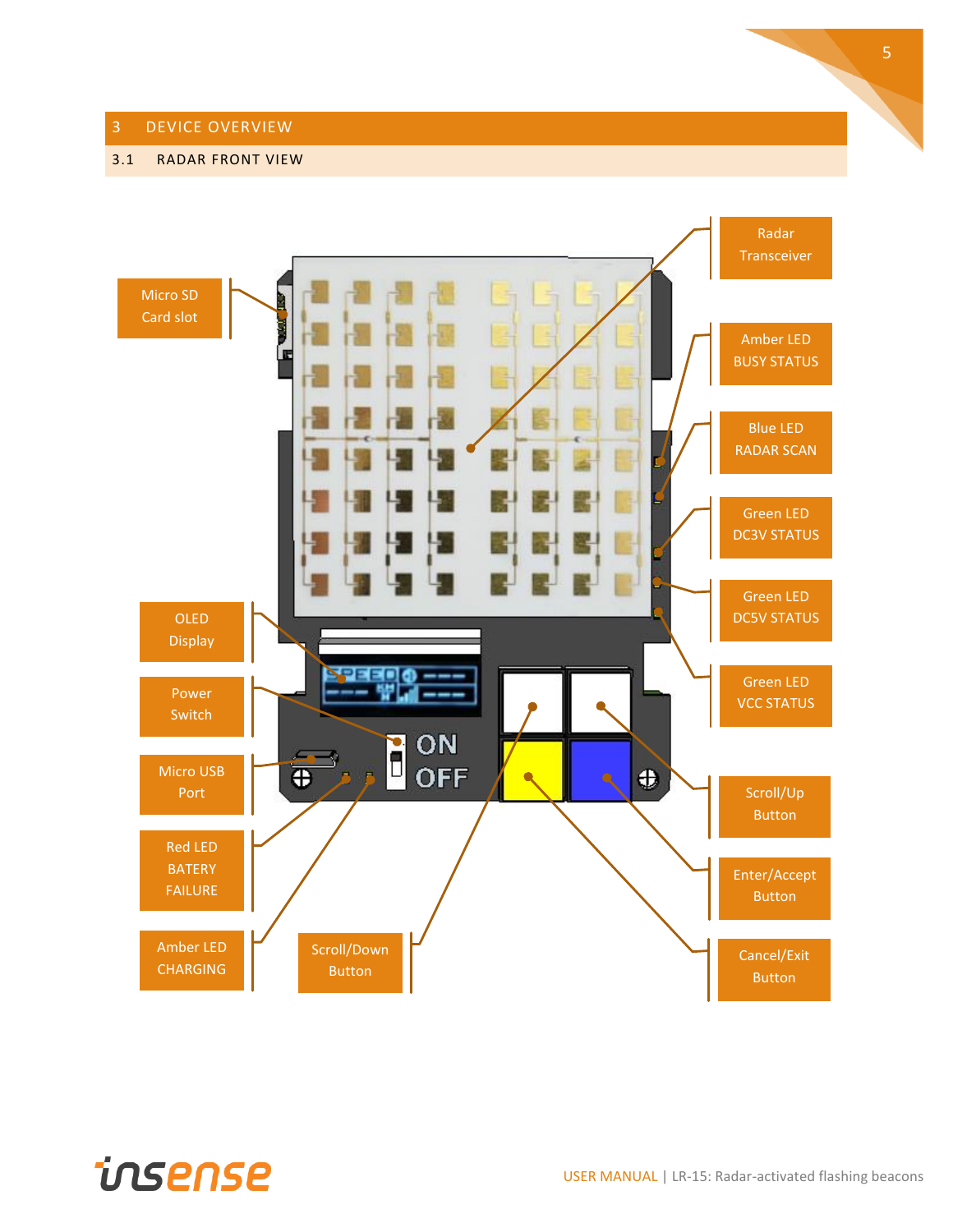#### <span id="page-6-0"></span>3.2 RADAR BACK VIEW



6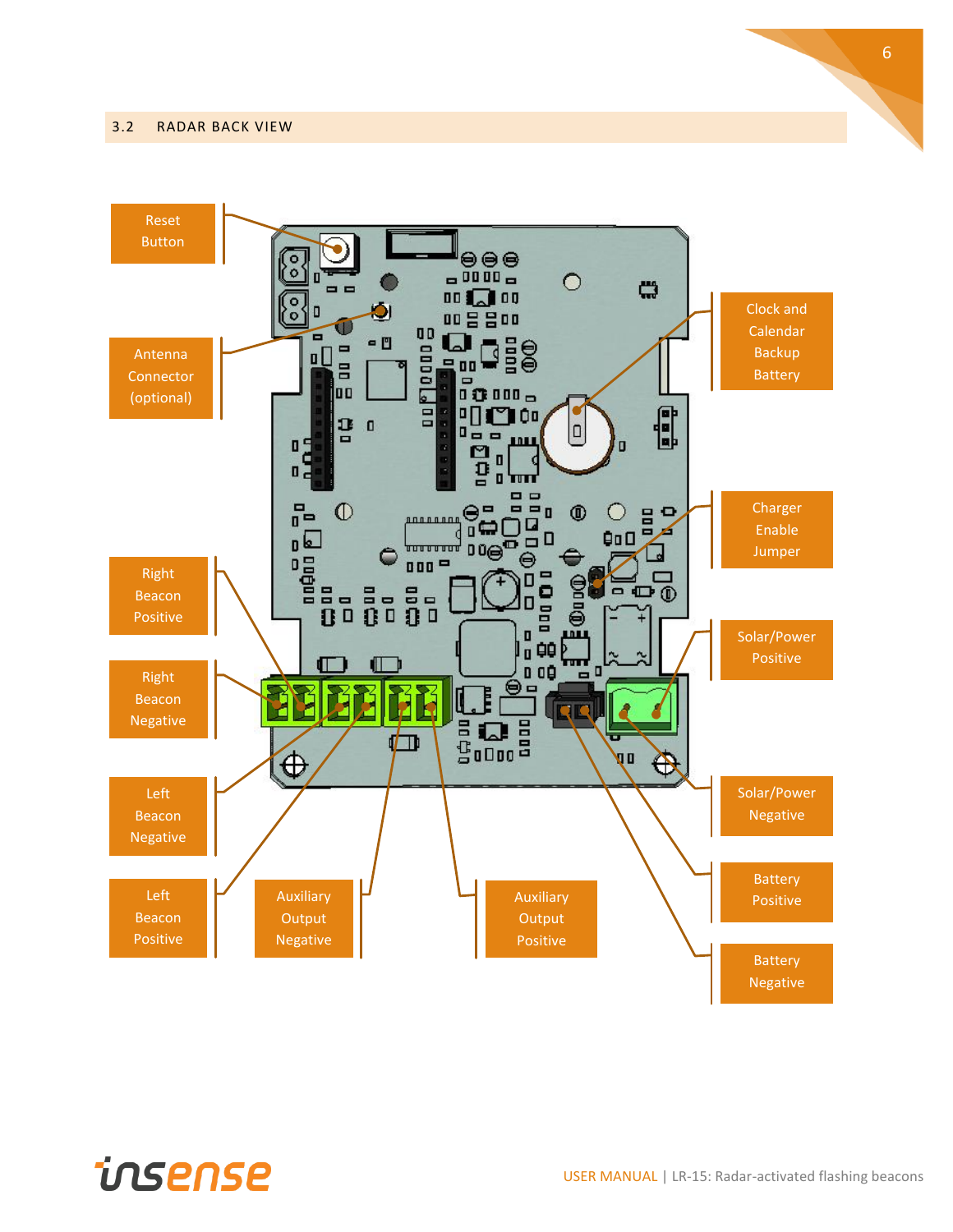#### <span id="page-7-0"></span>3.3 DEVICE ENCLOSURE (SAFE-T OPTION)



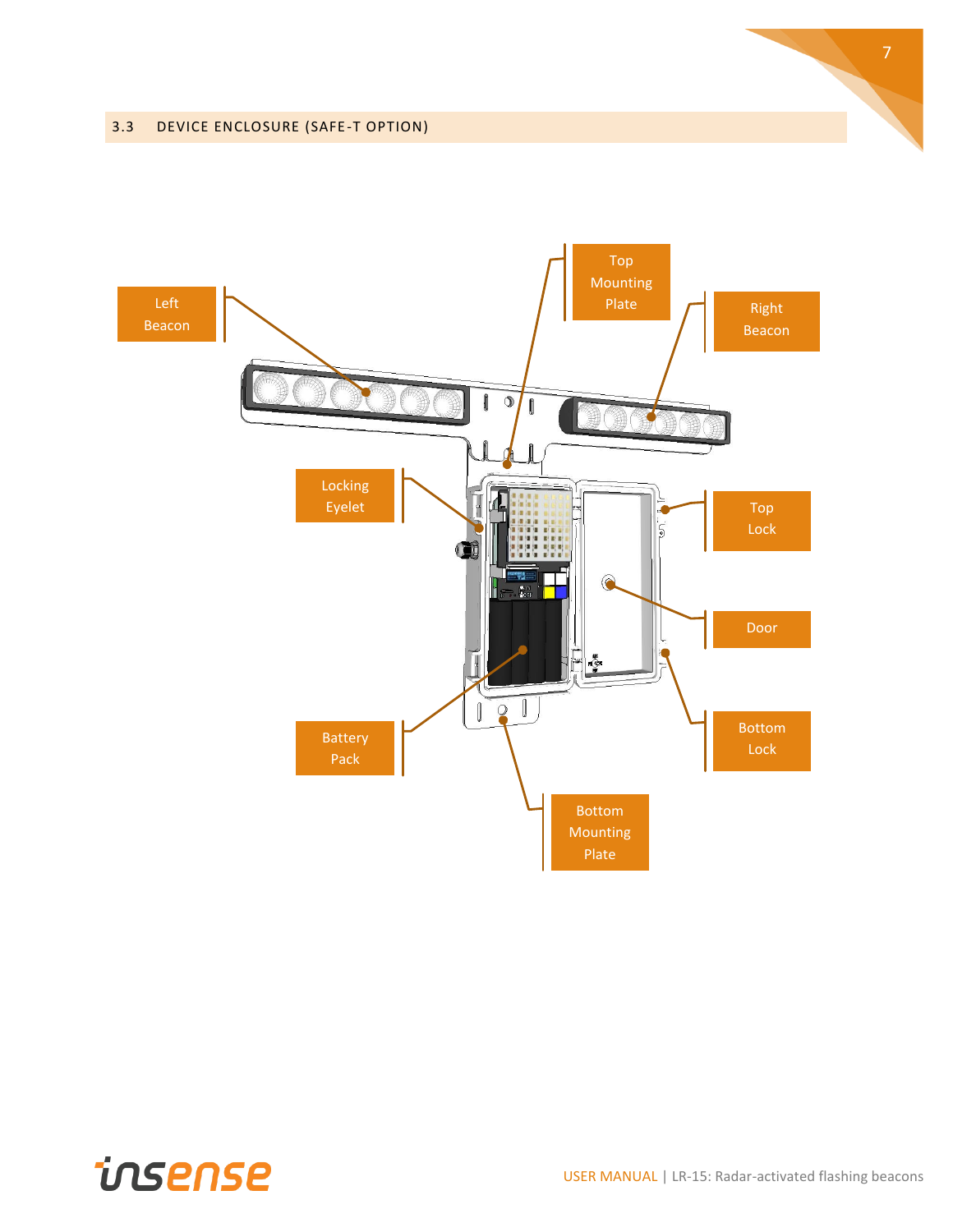#### <span id="page-8-0"></span>4 CONFIGURATION AND DIAGNOSTICS

#### <span id="page-8-1"></span>4.1 MENU NAVIGATION

LR-15 has the following three levels of the menu:

- 1. System status screens.
- 2. Group of parameters (icons).
- 3. Individual parameters of a selected group.

Use "Enter" (Blue) and "Cancel" (Yellow) buttons to navigate between levels and "Up" / "Down" (White) buttons to scroll items of the selected levels.

By default, the OLED display is turned off. Press the "Enter" button to activate the OLED display. The current status page will be displayed. The display will turn off automatically after a period of inactivity (no buttons pressed). You can turn the OLED screen off manually by pressing the "Cancel" button when one of the system status screens is selected.

#### <span id="page-8-2"></span>4.2 SYSTEM STATUS SCREENS

Various diagnostics information can be verified using system status screens. Buttons "Left" and "Right" can be used to navigate between status screens:

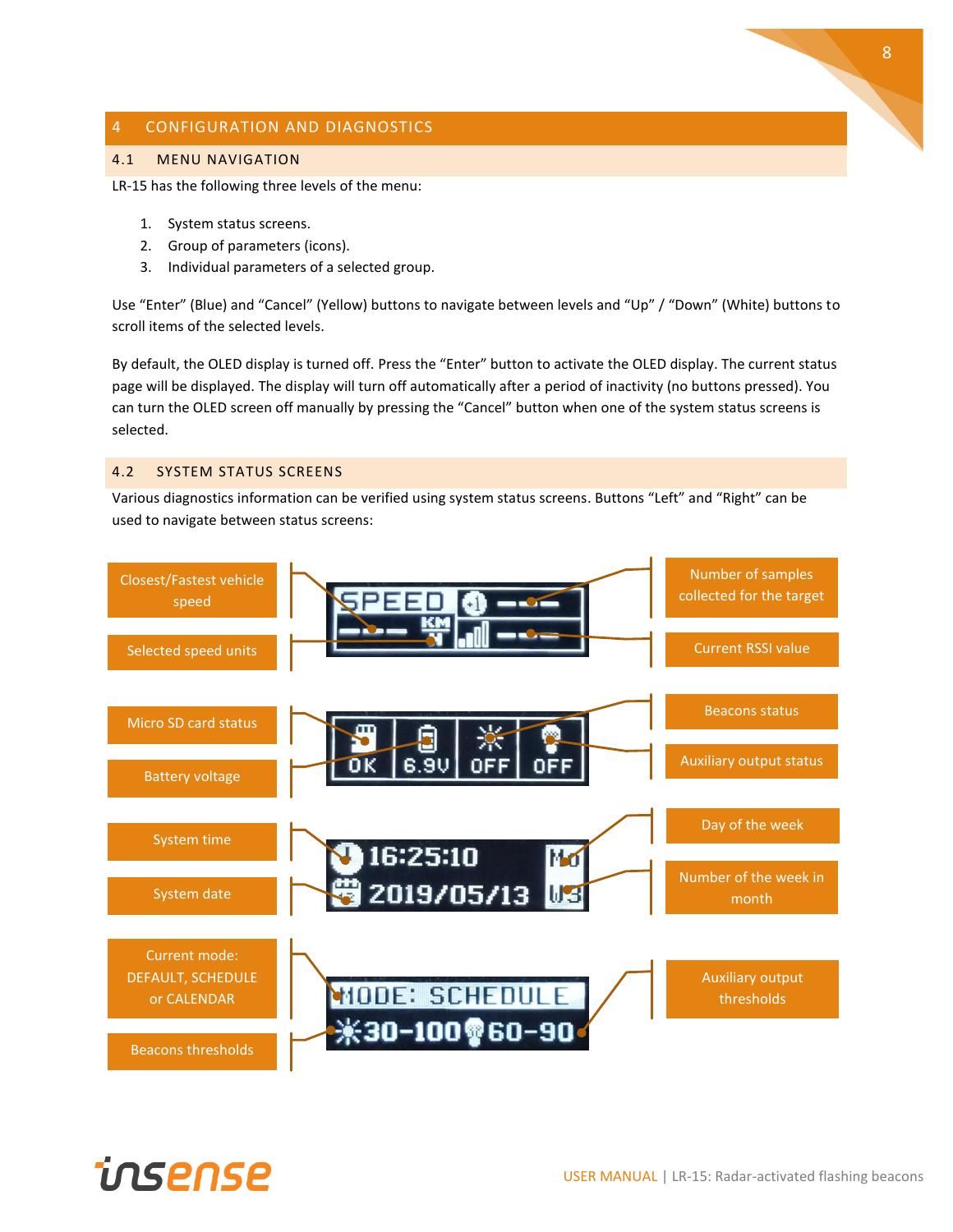

#### <span id="page-9-0"></span>4.3 CONFIGURATION PARAMETERS OF PARAMETERS

All system settings and parameters can be modified by a customer through the system menu. Parameters are assembled into the following groups:

- Speed thresholds for beacons and auxiliary output.
- Beacons flashing parameters and power settings.
- Traffic statistic recording parameters.
- Real-Time Clock settings.
- Advances system settings.
- Finetuning radar parameters.

Press the "Enter" (Blue) to access the selected group of parameters or "Up" / "Down" (White) buttons to select the required group. You can choose to exit this to the diagnostics menu by pressing the "Esc" (Yellow) button.

When a group of parameters is selected you can navigate between each individual parameter using "Up" / "Down" (White) buttons to review or change them.

Press the "Enter" (Blue) button when the parameter is displayed to change the value. Use "Up" / "Down" (White) buttons to edit the value and press the "Enter" button again to accept the new value. You can press the "Esc" (Yellow) button to cancel all changes.



#### <span id="page-9-1"></span>4.3.1 BEACONS AND AUX ACTIVATION THRESHOLD'S

- **STROBE-ON** activate beacons when currently measured speed is above this threshold.
- **STROBE-OFF** turn off beacons when currently measured speed is above this threshold.
- **AUX-ON** activate auxiliary when currently measured speed is above this threshold.
- **AUX-OFF** turn off the auxiliary output when the currently measured speed is above this threshold.



#### <span id="page-9-2"></span>4.3.2 BEACON PATTERNS AND POWER SETTINGS

- **FLASH MODE** beacons flashing patterns (see [2.3\)](#page-3-0).
- **BRIGHTNESS** default beacon's brightness in the percentage of maximum.
- **12V OUTPUT** outputs voltage adjusted to 12V (enabled/disabled). If DISABLED, both beacons and the auxiliary output will be powered with the power supply voltage.



#### <span id="page-9-3"></span>4.3.3 TRAFFIC STATISTIC RECORDING PARAMETERS

- **SPEED-FROM** speed bins settings: the unit will record speed bins beginning from the selected speed
- **SPEED-TO** speed bins settings: the unit will record speed bins up to the selected speed.
- **BIN-WIDTH** speed bins settings: width of speed in (in selected speed units)
- **PERIOD** speed bins settings: write speed bins record to file with this interval.
- **TARGETS LOG** record raw daily logs of vehicles with all parameters (enabled/disabled). This is the most detailed form of information.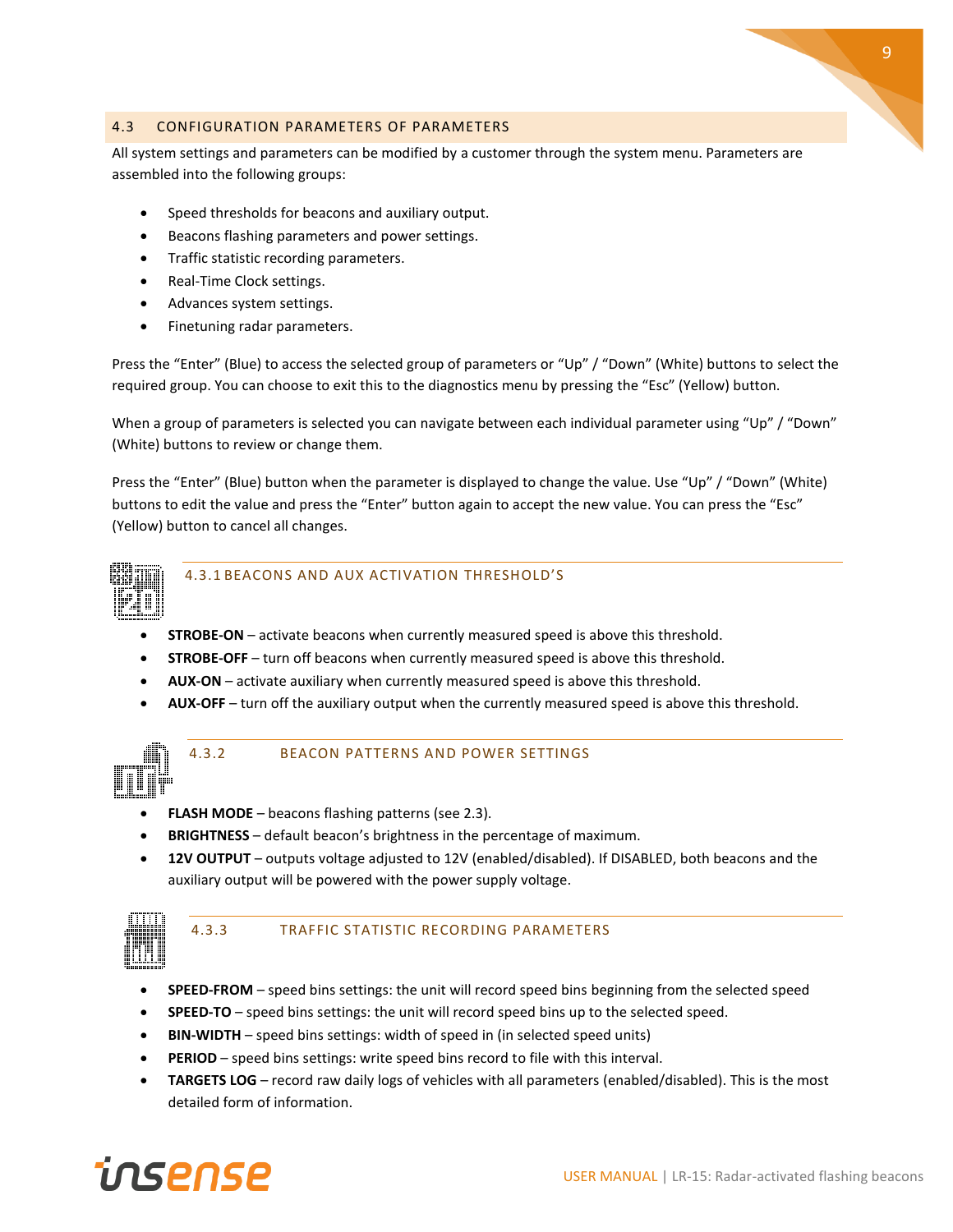- **SPEED BINS** record monthly speed bins files (enabled/disabled).
- **POWER LOG** record monthly log files of battery voltage (enabled/disabled).
- **OUTBOUND** record the same set of files (excluding power log) for outbound vehicles (enabled/disabled).



#### <span id="page-10-0"></span>4.3.4 DATE AND TIME SETTINGS

- **SYS TIME** set time for the internal real-time clock.
- <span id="page-10-1"></span>• **SYS DATE** – set the current date for the internal calendar.



- **SPEED UNITS** system speed units (*KM/H* kilometers per hour or *MPH* miles per hour).
- **DEMO MODE** demo mode (activate/disactivate).
- **DISP TRAFFIC** traffic direction used as "displayed" speed (*Inbound*/*Outbound*). This speed will be used in outputs (beacons and auxiliary) thresholds.
- **DISP SELECT** algorithm of speed selections for cases when more than one vehicle is detected (*CLOSEST* or *FASTEST*)
- **SLEEP CYCLE** number of sleep system cycles that are used when no traffic is detected. Increasing this parameter helps save battery power but reduces the time of reaction.



#### <span id="page-10-2"></span>4.3.6 RADAR SETTINGS

- **LOWEST SPEED** lowest speed filter set in RSU radar speed unit. (1RSU = 0,82 km/h). All speeds below this limit will be rejected.
- **RSSI FILTER** lowest signal level filter is used to reject ambient "noises". (RSSI Reflected Signal Strength Indicator). A lower value will increase the detection range but may result in false detections caused by small moving objects such as leaves, branches, heavy rain or snow etc.
- **RSSI DELTA** minimal difference between RSSI levels of two separate vehicles (targets) which will result in the creation of two records. This value can be reduced in a case when the radar undercounts vehicles (counts multiple vehicles as one).
- **SPEED DELTA** minimal difference between detected speeds which will be considered as a separate vehicle (in RSU – radar speed unit). This value can be reduced in a case when the radar undercounts vehicles (counts multiple vehicles as one).
- **STAT CONFIRM** minimal number of samples for each vehicle to confirm the validity of a statistics record (samples). This value can be reduced in a case when the radar undercounts vehicles (counts multiple vehicles as one).
- **SIGNAL LOST** number of system cycles that did not return a vehicle speed to consider a vehicle as passed (disappeared).
- **TARG.CONFIRM** a minimal number of consecutive samples to confirm the "target" as valid.
- **AMP. FACTOR** factor of the radar signal amplification, times: *x1, x2, x5, x10, x20, x50, x100*.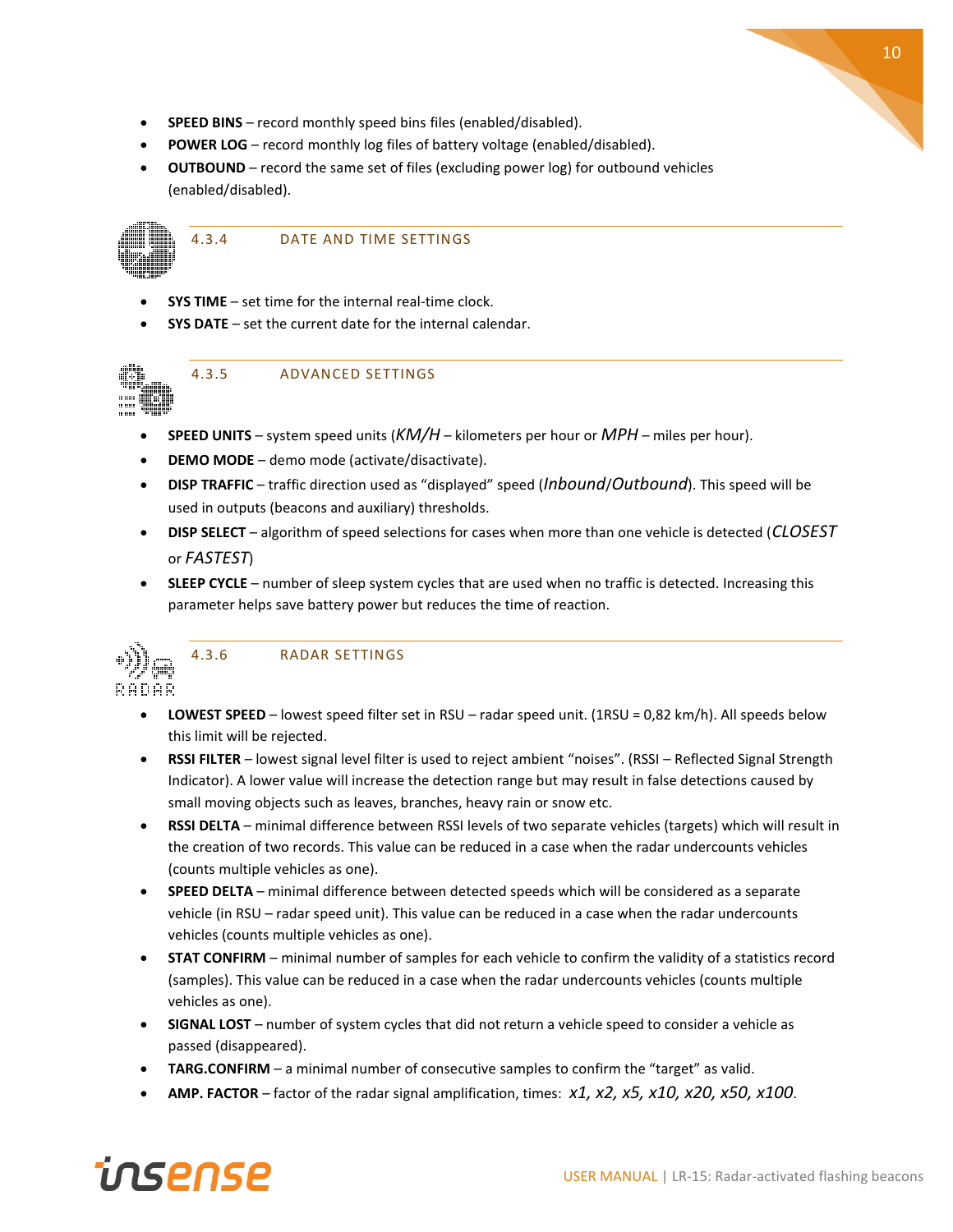#### <span id="page-11-0"></span>5 DATA FILES

#### <span id="page-11-1"></span>5.1 FOLDERS STRUCTURE

Data files are recorded on the inserted Micro SD card. The controller automatically detects the presence of the SD card and manages the proper structure of folders and files.

| $\vee$ SD <sub>4</sub> SDHS (D:) |  |
|----------------------------------|--|
| TRADAR<br>$\checkmark$           |  |
| <b>BINS</b>                      |  |
| <b>STAT</b><br>$\checkmark$      |  |
| 2017-07                          |  |
| 2017-08                          |  |
| 2017-09                          |  |
| <b>VCC</b>                       |  |

FIG.1: EXAMPLE OF THE FOLDERS STRUCTURE ON SD CARD.

The controller will automatically create the **"TRADAR"** folder if was not previously created and will be used as a root folder for all other folders and files created during the operation.

The data collection option is active by default on all of TNSense radar-based devices. The data collection will begin when the SD card is inserted into a device at paused when it is removed.

All data is recorded in standard Comma-Separated-Values (CSV) files. The comma (,) symbol is used as a delimiter and values are placed between two quotes (") symbols.

#### <span id="page-11-2"></span>5.2 SPEED BINS

The "Speed Bins" files are created in the **"BINS"** sub-folder. A new file will be created for each month. The name of the file has the following format:

#### Where:

- **BYYYY-MM.csv**
- $\circ$  YYYY four digits year
- o MM two digits month of the year number with leading zero

The speed bins files contain periodically recorded vehicles counters for each speed preprogrammed "bin". The whole range of recorded speed and the "width" of the speed bins are set via the onboard user interface and/or through the TNSense's "Radar Toolkit" software.



11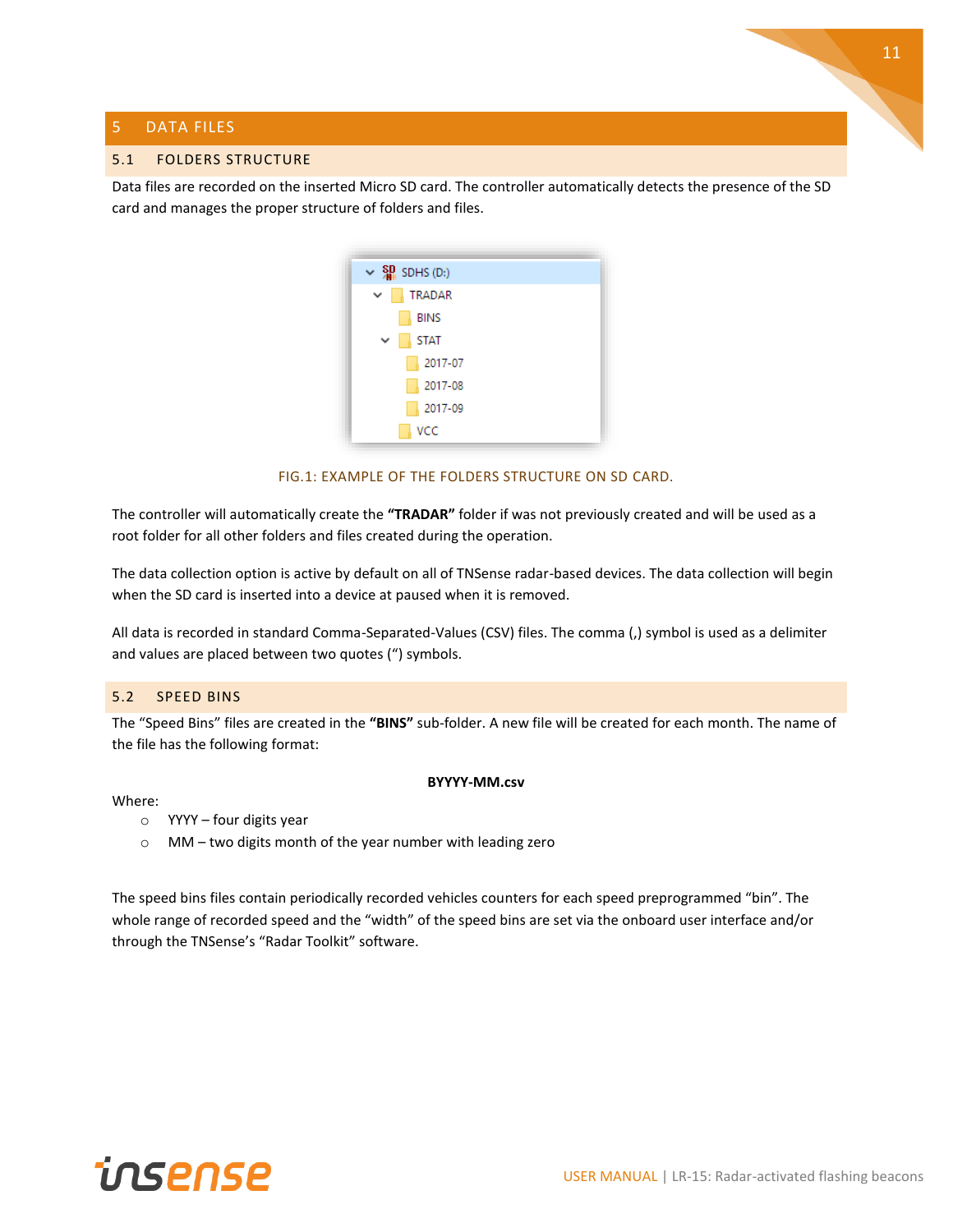| "SERIAL:", "FFFFFFFF"                                                                                                                                                                                                                                                                                                                       |
|---------------------------------------------------------------------------------------------------------------------------------------------------------------------------------------------------------------------------------------------------------------------------------------------------------------------------------------------|
|                                                                                                                                                                                                                                                                                                                                             |
| ,"DATE","TIME","1014","1519","2024","2529","3034","3539","4044","4549","5054","5559",                                                                                                                                                                                                                                                       |
|                                                                                                                                                                                                                                                                                                                                             |
| "2017-08-19" , "18:15:00" , "0" , "1" , "0" , "0" , "0" , "0" , "1" , "0" , "0" , "0" , "0" , "3" , "3" , "3" , "0" , "0" , "0" , "0" , "0" , "0" , "0" , "0" , "0" , "0" , "0" , "0" , "0                                                                                                                                                  |
| "2017-08-19" , "18:30:00" , "0" , "1" , "0" , "0" , "0" , "0" , "1" , "0" , "0" , "0" , "0" , "0" , "0" , "0" , "0" , "0" , "0" , "0" , "0" , "0" , "0" ,                                                                                                                                                                                   |
|                                                                                                                                                                                                                                                                                                                                             |
|                                                                                                                                                                                                                                                                                                                                             |
| "2017-08-19" , "19:15:00" , "0" , "0" , "0" , "0" , "0" , "0" , "1" , "1" , "0" , "3" , "0" , "2" , "0" , "1" , "1" , "1" , "0" , "0" , "0" , "0" , "0" , "0" , "0"                                                                                                                                                                         |
|                                                                                                                                                                                                                                                                                                                                             |
| "2017-08-19" , "19:45:00" , "0" , "0" , "0" , "0" , "0" , "1" , "0" , "1" , "0" , "1" , "2" , "1" , "0" , "0" , "0" , "1" , "0" , "0" , "0" , "0" , "0" , "0" , "0" , "0" ,                                                                                                                                                                 |
|                                                                                                                                                                                                                                                                                                                                             |
|                                                                                                                                                                                                                                                                                                                                             |
| "2017-08-19" , "20:30:00" , "0" , "0" , "0" , "0" , "0" , "0" , "1" , "2" , "1" , "2" , "1" , "2" , "0" , "0" , "0" , "0" , "0" , "0" , "0" , "0" , "0" ,                                                                                                                                                                                   |
|                                                                                                                                                                                                                                                                                                                                             |
| "2017-08-19" , "21:00:00" , "0" , "0" , "0" , "0" , "0" , "0" , "0" , "2" , "0" , "2" , "0" , "0" , "0" , "0" , "0" , "0" , "0" , "0" , "0" , "0" , "0" ,                                                                                                                                                                                   |
|                                                                                                                                                                                                                                                                                                                                             |
| $\int_{0}^{1/2} \int_{0}^{1/2} \int_{0}^{1/2} \int_{0}^{1/2} \int_{0}^{1/2} \int_{0}^{1/2} \int_{0}^{1/2} \int_{0}^{1/2} \int_{0}^{1/2} \int_{0}^{1/2} \int_{0}^{1/2} \int_{0}^{1/2} \int_{0}^{1/2} \int_{0}^{1/2} \int_{0}^{1/2} \int_{0}^{1/2} \int_{0}^{1/2} \int_{0}^{1/2} \int_{0}^{1/2} \int_{0}^{1/2} \int_{0}^{1/2} \int_{0}^{1/2}$ |

The first two lines of the file contain the serial number of the device which was used to collect the information and the columns header.

#### <span id="page-12-0"></span>5.3 **TARGETS LOG**

The daily "Targets Log" files are created in the **"STAT"** sub-folder. A new subfolder will be created for each month in the **"STAT"** folder and the new file will be created every day when at least one target is detected. The name of the monthly sub-folder and daily file has the following format:

#### Where:

#### **YYYY-MM\MM-DD.csv**

- $\circ$  YYYY four digits year
- o MM two digits month of the year number with leading zero
- o DD two digits day of the month with leading zero

The log contains an individual, a time-stamped record for each passed target. The record information includes the following fields:

- "DATE" the date of the record.
- "TIME" the time when the record was created (after the vehicle passed).
- "RSSI" maximum rate if RF reflection which is proportional to the vehicle size (no units).
- "AVG.SPEED" average speed during the target observation period (in selected speed units).
- "MIN.SPEED" the minimal speed of the target (in selected speed units).
- "MAX.SPEED" the maximal speed of the target (in selected speed units).
- "DELTA" acceleration (positive) or deceleration (negative) during the observation period**.**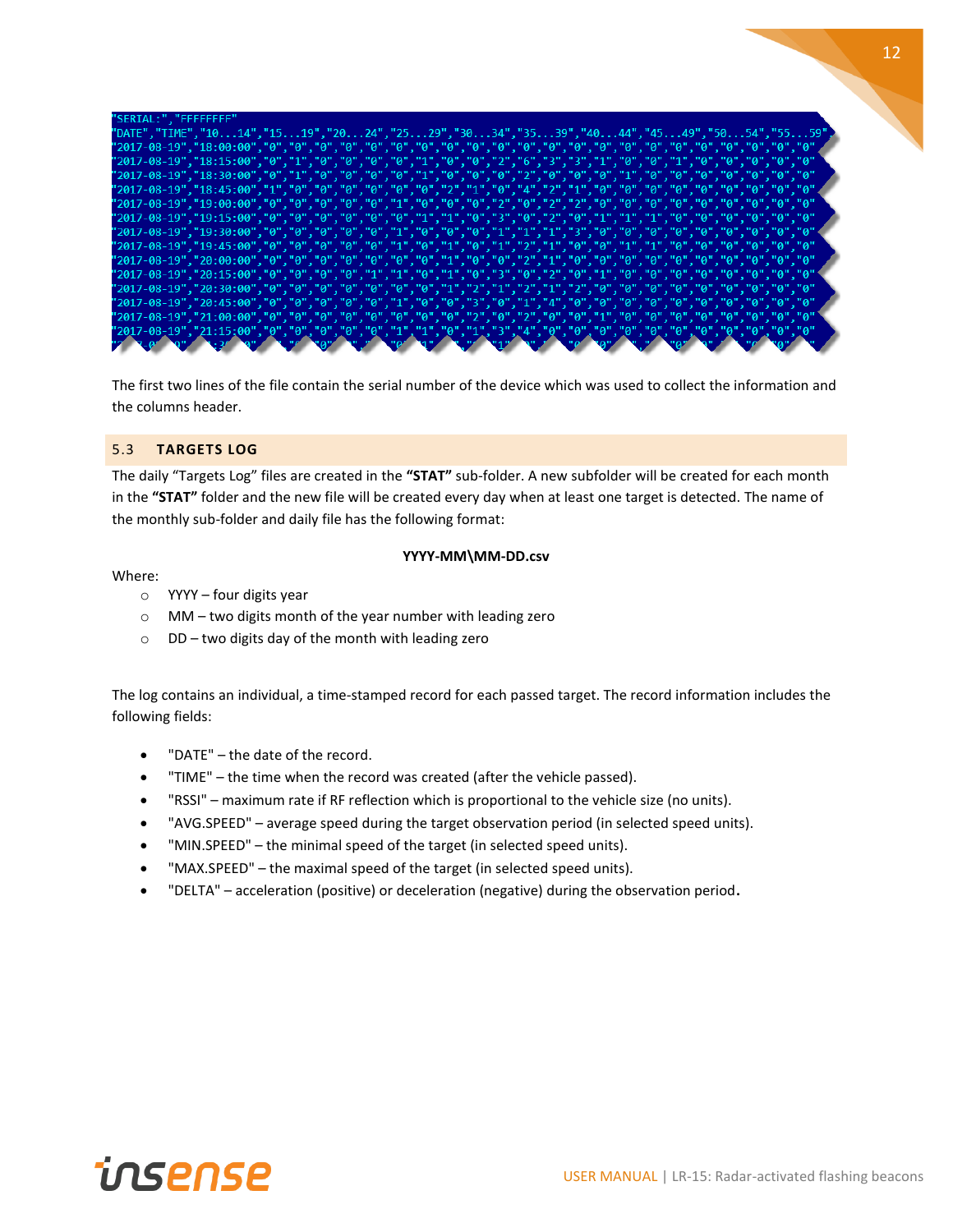| "SERIAL:"."FFFFFFFF" |                                                                  |
|----------------------|------------------------------------------------------------------|
|                      | "DATE","TIME","RSSI","AVG.SPEED","MIN.SPEED","MAX.SPEED","DELTA" |
|                      | "2017-08-20","00:02:45","436","62","62","68","2"                 |
|                      | "2017-08-20","00:04:32","350","65","57","66","-8"                |
|                      | "2017-08-20","00:09:26","445","61","51","62","-10"               |
|                      | "2017-08-20","00:12:36","367","60","52","60","-7"                |
|                      | "2017-08-20","00:22:19","462","70","65","71","-5"                |
|                      | "2017-08-20","00:28:22","490","71","71","79","5"                 |
|                      | "2017-08-20","00:33:56","383","63","62","63","0"                 |
|                      | "2017-08-20","00:34:33","370","64","63","69","-1"                |
|                      | "2017-08-20","00:45:11","404","52","50","54","-2"                |
|                      | "2017-08-20","01:02:50","427","50","47","51","-2"                |
|                      | "2017-08-20","01:06:15","459","55","45","55","-10"               |
|                      | "2017-08-20","01:06:24","490","58","52","58","-6"                |
|                      | "2017-08-20","01:08:03","471","77","69","79","-7"                |
|                      | "2017-08-20","01:10:53","493","71","64","71","-7"                |
|                      | "2017-08-20","01:12:33","419","63","49","63","-12"               |
|                      | "2017-08-20","01:23:23","451","63","62","67","-1"                |
|                      |                                                                  |
|                      | "2017-08-20", "01:26:12", "352", "65", "55", "65", "-10"         |

The first two lines of the file contain the serial number of the device which was used to collect the information and the columns header.

#### <span id="page-13-0"></span>5.4 **BATTERY VOLTAGE AND RESETS LOG**

The controller can periodically record the battery voltage. This information can be useful for calculating the expected autonomy of the system when it is used in AC rechargeable mode or to adjust the position of the solar panel.

The monthly log files are created in the "VCC" sub-folder. A new file will be created for each month. The name of the file has the following format:

#### **VYYYY-MM.csv**

Where:

- o YYYY four digits year
- o MM two digits month of the year number with leading zero

The log contains individual, time-stamped periodic records. The record information includes the following fields:

- o "DATE" the date of the record.
- $\circ$  "TIME" the time when the record was created (after the vehicle passed).
- o "VCC" the battery voltage at this moment (in Volts).



During the boot routine, the controller creates a time-stamped record with the "\*\*\* RESTART \*\*\*" message.